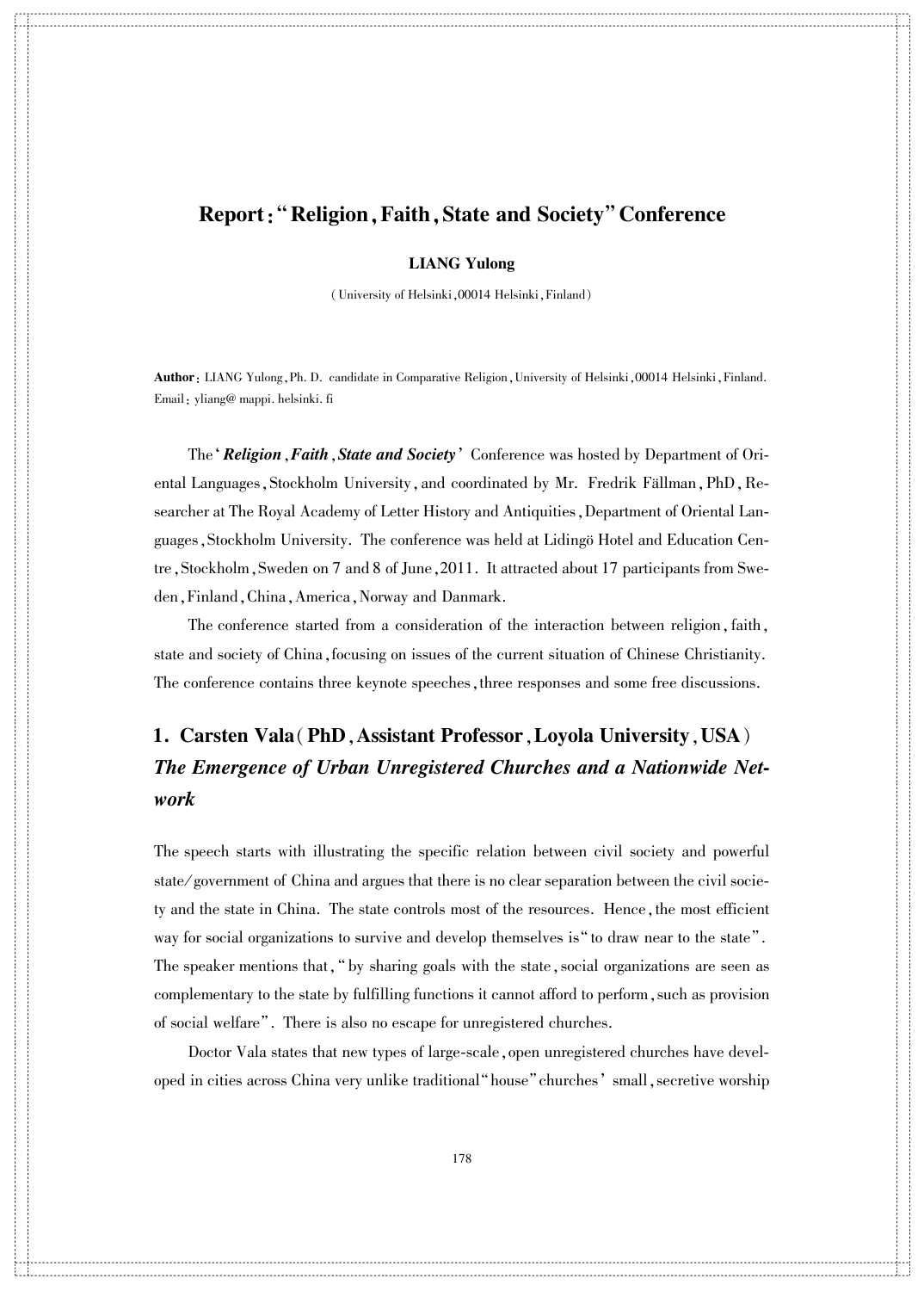詪 詪 詪 詪 詪 詪 詪 詪 詪 詪 詪

詪 詪 詪 詪 詪 詪 詪 詪 詪 詪 詪 詪 詪 詪 詪 詪 詪 詪 詪 詪 詪 詪 詪 詪 詪 詪 詪 詪 詪 詪 詪 詪 詪 詪 詪 詪 詪 詪 詪 詪 詪 詪 詪 詪 詪 詪 詪 詪 詪 詪 詪 詪 詪 詪 詪 詪 詪 詪

詪 詪 詪 詪 詪 詪 詪 詪 詪 詪 詪 詪 詪 詪 詪 詪 詪 詪 詪 詪 詪 詪

詪 詪 詪 詪 詪 詪 詪 詪 詪 詪 詪 詪 詪 詪 詪 詪 詪 詪 詪 詪 詪 詪 詪 詪 詪 詪 詪 詪 詪 詪 詪 詪 詪 詪 詪 詪 詪 詪 詪 詪 詪 詪 詪 詪 詪 詪 詪 詪 詪 詪 詪 詪 詪 詪 詪 詪 詪 詪

詪 詪 詪 詪 詪 詪 詪 詪 詪 詪 詪

 $\bar{\Pi}$ 

詪 詪 詪 詪 詪 詪 詪 詪 詪 詪 詪

詪 詪 詪 詪 詪 詪 詪 詪 詪 詪

詪 詪 詪 詪 詪 詪 詪 詪 詪 詪 詪 詪 詪 詪 詪 詪 詪 詪 詪 詪 詪 詪 詪 詪 詪 詪 詪 詪 詪 詪 詪 詪 詪 詪 詪 詪 詪 詪 詪 詪 詪 詪 詪 詪 詪 詪 詪 詪 詪 詪 詪 詪 詪 詪 詪 詪 詪 詪

詪 詪 詪 詪 詪 詪 詪 詪 詪 詪 詪

詪詪詪

詪 詪 詪 詪 詪 詪 詪 詪 詪 詪 詪

詪 詪 詪 詪 詪 詪 詪 詪 詪 詪 詪 詪 詪 詪 詪 詪 詪 詪 詪 詪 詪 詪 詪 詪 詪 詪 詪 詪 詪 詪 詪 詪 詪 詪 詪 詪 詪 詪 詪 詪 詪 詪 詪 詪 詪 詪 詪 詪 詪 詪 詪 詪 詪 詪 詪 詪 詪 詪 services cloistered in private apartments. These "newly emerging" urban congregations meet in office buildings and welcome visitors and state officials. For these churches, maintaining party-state connections ( ties) have been the key method for their continued existence. According to Vala's investigation conducted in Wuhan, Shanghai and Beijing, there were several typical party-state ties established by unregistered churches. In Wuhan, one church kept its ties from the church leader's previous occupational work as a famous doctor who used to treat several highly ranked officials. In Shanghai, one famous unregistered church maintained its ties from the church leader's previous training from the official "Three-self" church. In Beijing, benefiting from the church leader's previous work experience as an official "Three-self" priest, an outstanding unregistered church (Zion church) runs quite well, while the other famous church (Shouwang Church) is struggling for its surviving. All those successful unregistered churches have paid much attention to keeping a channel of communication with local authority. In return, they won government's trust and were entitled with, to some extent, the legal rights to run outside the system of official churches. "Apart from satisfying regime demands,leaders of these large unregistered churches also must deflect criticism from traditional house church leaders in order to avoid losing legitimacy among Protestants who see them as cozying up to authorities. "Nevertheless, these churches enjoy more benefits than what they lost.

Doctor Vala also demonstrates that universities, other than any other organizations, offer "safe-enough" spaces for various social movements and NGOs, especially for unregistered churches. Firstly, "universities offer 'safe-enough' spaces for Chinese to be exposed to Protestant Christianity apart from monitored official churches". Secondly, "university settings offered other benefits to unregistered congregations lacking firm financial backing and wanting new members". And last but not least, "universities have been hubs of Chinese Christian activity since the early 1980s is because hundreds of foreign English teachers, many of whom are American Protestants, teach and evangelize students and professors on campus".

The earthquake in 2008 and the accompanying relief effort were watershed moments for some unregistered churches. At least 150 churches around China ? participated by sending 1,500 volunteers in providing disaster relief. " Before the earthquake churches had mostly been linked to separate networks, but after the disaster he maintained that different networks linked together across the country."

In the end,Vala concludes his speech with two possible outcomes of these unregistered churches. First,it may be that state policy changed and these informal ties may be recognized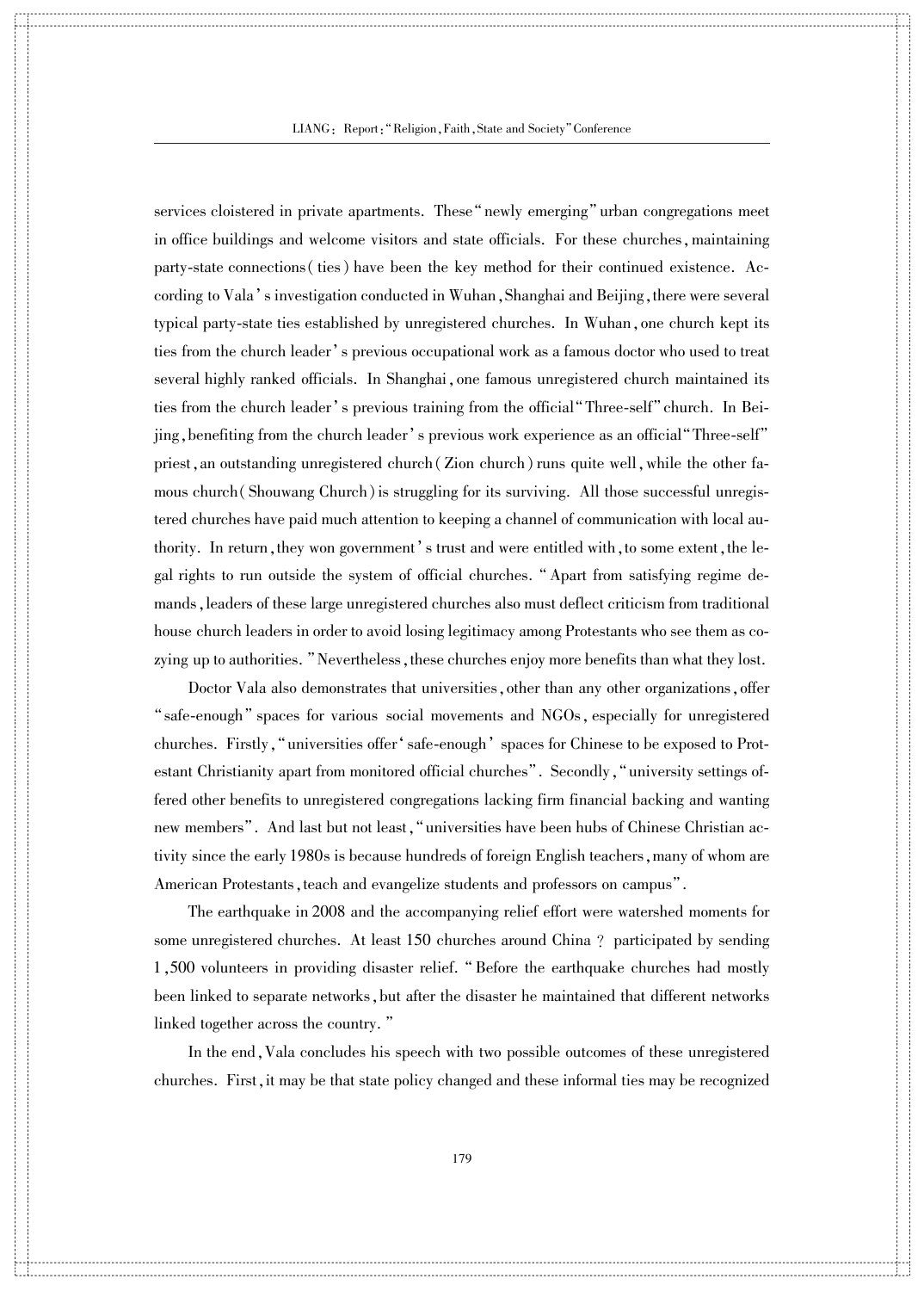詪 詪 詪 詪 詪 詪 詪 詪 詪 詪 詪

詪 詪 詪 詪 詪 詪 詪 詪 詪 詪 詪 詪 詪 詪 詪 詪 詪 詪 詪 詪 詪 詪 詪 詪 詪 詪 詪 詪 詪 詪 詪 詪 詪 詪 詪 詪 詪 詪 詪 詪 詪 詪 詪 詪 詪 詪 詪 詪 詪 詪 詪 詪 詪 詪 詪 詪 詪 詪

詪 詪 詪 詪 詪 詪 詪 詪 詪 詪 詪 詪 詪 詪 詪 詪 詪 詪 詪 詪 詪 詪

詪 詪 詪 詪 詪 詪 詪 詪 詪 詪 詪 詪 詪 詪 詪 詪 詪 詪 詪 詪 詪 詪 詪 詪 詪 詪 詪 詪 詪 詪 詪 詪 詪 詪 詪 詪 詪 詪 詪 詪 詪 詪 詪 詪 詪 詪 詪 詪 詪 詪 詪 詪 詪 詪 詪 詪 詪 詪

詪 詪 詪 詪 詪 詪 詪 詪 詪 詪 詪

officially and transformed into state legitimation so that illegal organizations may join the state framework. Or, second, the gray zone may be rendered by the Party-state into black and white categories again, and these in-between organizations are eradicated.

## 2. He Guanghu (Professor, School of Philosophy, Renmin University of China,China)

#### The State Faith and the Religious Faith in Today's China

 $\bar{\Pi}$ 

詪 詪 詪 詪 詪 詪 詪 詪 詪 詪 詪

詪 詪 詪 詪 詪 詪 詪 詪 詪 詪

詪 詪 詪 詪 詪 詪 詪 詪 詪 詪 詪 詪 詪 詪 詪 詪 詪 詪 詪 詪 詪 詪 詪 詪 詪 詪 詪 詪 詪 詪 詪 詪 詪 詪 詪 詪 詪 詪 詪 詪 詪 詪 詪 詪 詪 詪 詪 詪 詪 詪 詪 詪 詪 詪 詪 詪 詪 詪

詪 詪 詪 詪 詪 詪 詪 詪 詪 詪 詪

詪詪詪

詪 詪 詪 詪 詪 詪 詪 詪 詪 詪 詪

詪 詪 詪 詪 詪 詪 詪 詪 詪 詪 詪 詪 詪 詪 詪 詪 詪 詪 詪 詪 詪 詪 詪 詪 詪 詪 詪 詪 詪 詪 詪 詪 詪 詪 詪 詪 詪 詪 詪 詪 詪 詪 詪 詪 詪 詪 詪 詪 詪 詪 詪 詪 詪 詪 詪 詪 詪 詪

The inquiry of " what is the ' state faith ' of  $China?$ " is the main issue of Professor He Guanghu's keynote speech. All through the speech, he is analyzing the concept of " state faith" of today's/modern/contemporary China and its substance. He argues that the "state faith "does exist, although this specific noun is rarely used. His analysis starts with separating the meaning of "state faith" into three aspects, in other words, demonstrating how this concept was conducted in three different contexts. "The first meaning is the state's faith, or the faith of state; the second meaning is the national faith, or the faith of nationals; the third meaning is the faith in state, or the belief in state. "He also tries to explain the relationship between" state faith" and religious faiths in each context.

In the first sense of state faith, he put forward that, "CCP, with its political power, has made its 'faith' -Marxism or Communism-become the 'state's faith of PRC". But that is no more than propaganda in some official occasions and contexts. The 'state's faith', which embodies / the nature of atheism, in that sense, is not really religious faith, though it has some quasi religiousness. It expels other religions. The second sense of state faith-the national faith or the faith of national - "does not exist in today's China". Guanghu thinks the faith landscape of today's Chinese is more than complex, there does not exists a prevailing faith, religious or non-religious, which is unarguably regarded by Chinese people (or most of them) as the "national faith". He analyses through the "Five Major Religions", namely Buddhism, Taoism, Islam, Protestantism and Catholicism and the "quasi-religious" faith, namely Marxist faith and Confucian faith and other popular faiths and superstitions. Finally he expels their possibility as "national faith". Guanghu deems that the "state faith" in its third sense-the faith in state or the belief of state-does exist in today's China. Since the united empire was established in Qin dynasty, Chinese have been shaping an image of a scared superpower, which is upon all the individuals and social units, namely "the state", with its representative the emperor or the gov-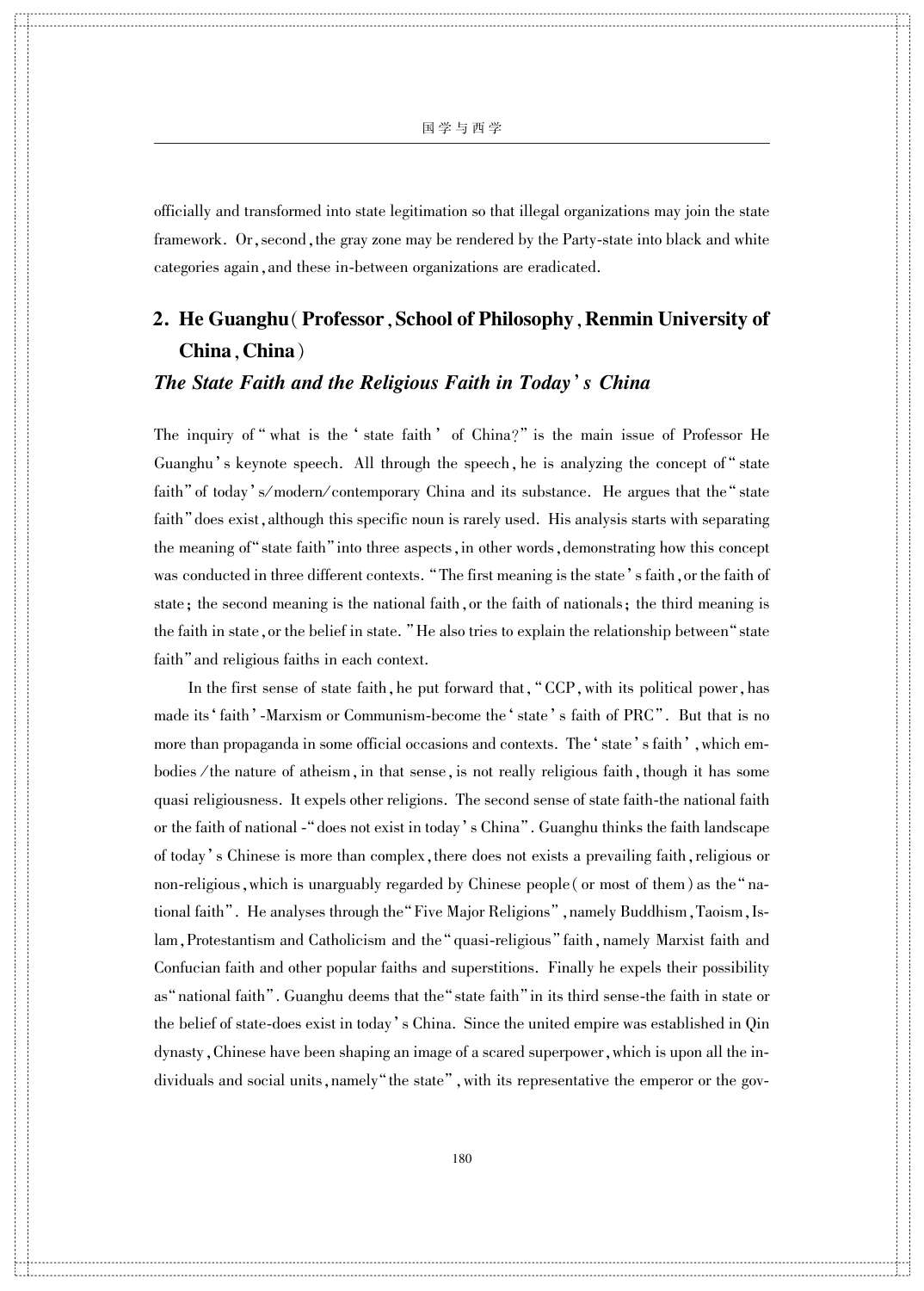詪 詪 詪 詪 詪 詪 詪 詪 詪 詪 詪

詪 詪 詪 詪 詪 詪 詪 詪 詪 詪 詪 詪 詪 詪 詪 詪 詪 詪 詪 詪 詪 詪 詪 詪 詪 詪 詪 詪 詪 詪 詪 詪 詪 詪 詪 詪 詪 詪 詪 詪 詪 詪 詪 詪 詪 詪 詪 詪 詪 詪 詪 詪 詪 詪 詪 詪 詪 詪

詪 詪 詪 詪 詪 詪 詪 詪 詪 詪 詪 詪 詪 詪 詪 詪 詪 詪 詪 詪 詪 詪

詪 詪 詪 詪 詪 詪 詪 詪 詪 詪 詪 詪 詪 詪 詪 詪 詪 詪 詪 詪 詪 詪 詪 詪 詪 詪 詪 詪 詪 詪 詪 詪 詪 詪 詪 詪 詪 詪 詪 詪 詪 詪 詪 詪 詪 詪 詪 詪 詪 詪 詪 詪 詪 詪 詪 詪 詪 詪

詪 詪 詪 詪 詪 詪 詪 詪 詪 詪 詪

 $\bar{\Pi}$ 

詪 詪 詪 詪 詪 詪 詪 詪 詪 詪 詪

詪 詪 詪 詪 詪 詪 詪 詪 詪 詪

詪 詪 詪 詪 詪 詪 詪 詪 詪 詪 詪 詪 詪 詪 詪 詪 詪 詪 詪 詪 詪 詪 詪 詪 詪 詪 詪 詪 詪 詪 詪 詪 詪 詪 詪 詪 詪 詪 詪 詪 詪 詪 詪 詪 詪 詪 詪 詪 詪 詪 詪 詪 詪 詪 詪 詪 詪 詪

詪 詪 詪 詪 詪 詪 詪 詪 詪 詪 詪

詪詪詪

詪 詪 詪 詪 詪 詪 詪 詪 詪 詪 詪

詪 詪 詪 詪 詪 詪 詪 詪 詪 詪 詪 詪 詪 詪 詪 詪 詪 詪 詪 詪 詪 詪 詪 詪 詪 詪 詪 詪 詪 詪 詪 詪 詪 詪 詪 詪 詪 詪 詪 詪 詪 詪 詪 詪 詪 詪 詪 詪 詪 詪 詪 詪 詪 詪 詪 詪 詪 詪 ernment. "The 'faith in state' was strengthened to an unprecedented degree after 1949. "And " one of the characteristics of this ' faith in state' is that it has taken ' patriotism' as most popular and main expression in modern China". For a lot of Chinese people, even for some religious believers, "the word 'patriotism' has readily become the properly expressive symbol of the faith in state".

Guanghu argues that the faith in state should not be treated as religious belief, which deserves ultimate value and unreasonable commitment from its adherents, but rather as quasi-religion or pseudo-religion, which should be "treated with reason". At the end, he warns that the worship of state or the faith in state would"distort the human nature and reverse the order for the state and the people".

### 3. Notto R. Thelle(Senior professor at the University of Oslo) Response to He Guanghu

Of the three possible meanings of "state faith" – national or state religion; the various faith commitments of the people; and faith in the state, or the tendency to make the state an object of faith-He Guanghu chooses the last perspective as a focus for his analysis. There are several ways in which the state can be an object of faith: from people's trust in the benevolent ruler who will provide harmony, protection, and wellbeing, to the oppressive and forced submission. China, of course, has experiences of both of these trends/ways. In recent history, during the early stages of the revolution there was a deep trust among people that the state (or the party, the system) would provide a better future for all, but there were also stages when that trust was betrayed: the ideology became empty words, and the power became oppressive.

One may argueon a practical level: it is impossible to believe in the state when the state cannot be trusted. One may argue on a philosophical or ethical level: it is unacceptable to establish any state or authority with that type of absolute position. One may argue on a historical level: it is clear that throughout human history all attempts to create absolute state power have ended in disaster and inhuman oppression. One may argue from a religious position: even though religions have often provided ideological support for the state and the ruler, there is a potential conflict which emerges when the secular authority becomes absolute, putting itself o ver God,or wants to overrule the faith and conscience of the individual believer or the religious community.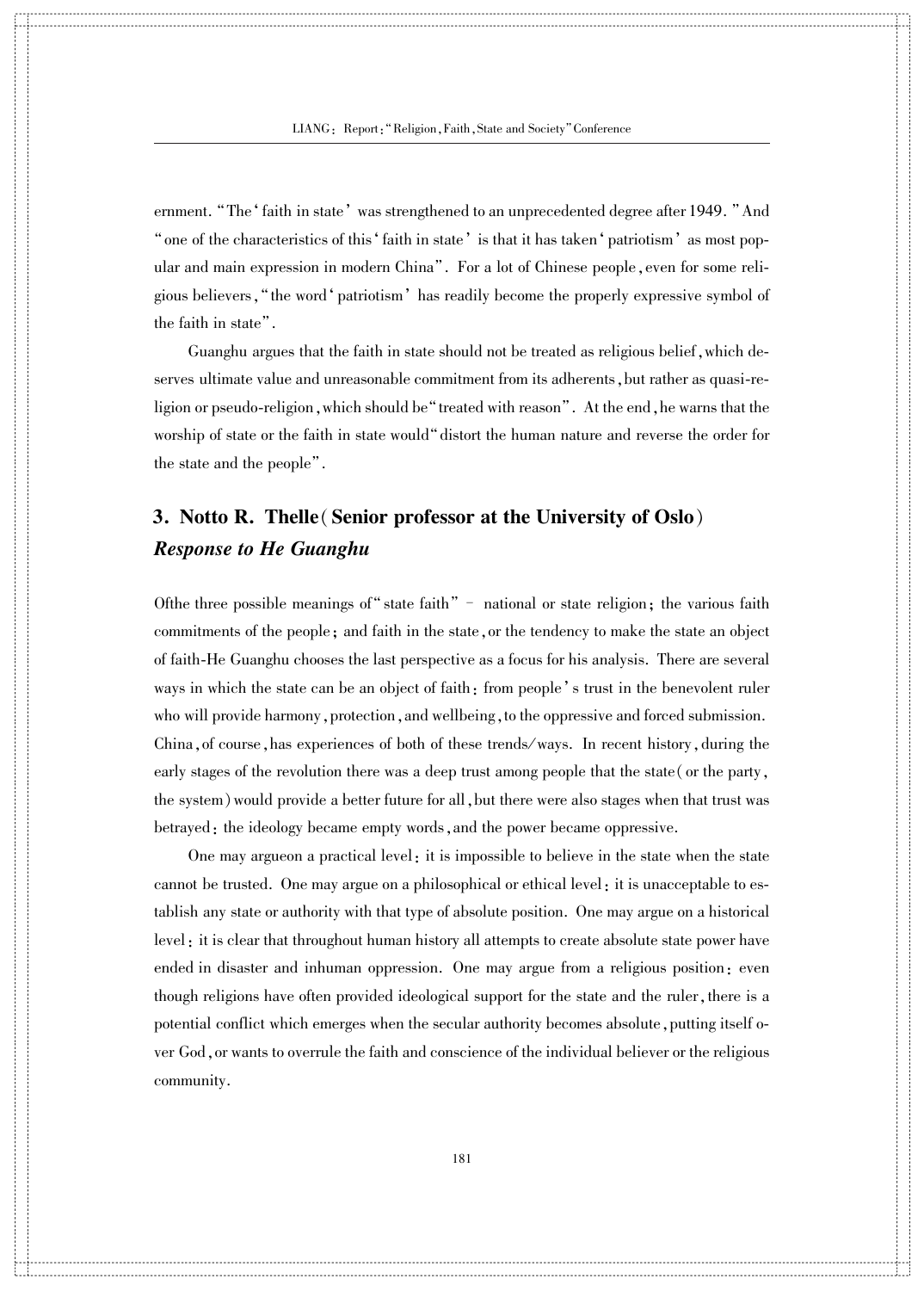国 学 与 西 学

 $\ddotso$  $\ddotsc$ 

詪 詪 詪 詪 詪 詪 詪 詪 詪 詪 詪

詪 詪 詪 詪 詪 詪 詪 詪 詪 詪 詪 詪 詪 詪 詪 詪 詪 詪 詪 詪 詪 詪 詪 詪 詪 詪 詪 詪 詪 詪 詪 詪 詪 詪 詪 詪 詪 詪 詪 詪 詪 詪 詪 詪 詪 詪 詪 詪 詪 詪 詪 詪 詪 詪 詪 詪 詪 詪

詪 詪 詪 詪 詪 詪 詪 詪 詪 詪 詪 詪 詪 詪 詪 詪 詪 詪 詪 詪 詪 詪

詪 詪 詪 詪 詪 詪 詪 詪 詪 詪 詪 詪 詪 詪 詪 詪 詪 詪 詪 詪 詪 詪 詪 詪 詪 詪 詪 詪 詪 詪 詪 詪 詪 詪 詪 詪 詪 詪 詪 詪 詪 詪 詪 詪 詪 詪 詪 詪 詪 詪 詪 詪 詪 詪 詪 詪 詪 詪

詪 詪 詪 詪 詪 詪 詪 詪 詪 詪 詪

 $\bar{\Pi}$ 

詪 詪 詪 詪 詪 詪 詪 詪 詪 詪 詪

詪 詪 詪 詪 詪 詪 詪 詪 詪 詪

詪 詪 詪 詪 詪 詪 詪 詪 詪 詪 詪 詪 詪 詪 詪 詪 詪 詪 詪 詪 詪 詪 詪 詪 詪 詪 詪 詪 詪 詪 詪 詪 詪 詪 詪 詪 詪 詪 詪 詪 詪 詪 詪 詪 詪 詪 詪 詪 詪 詪 詪 詪 詪 詪 詪 詪 詪 詪

詪 詪 詪 詪 詪 詪 詪 詪 詪 詪 詪

詪詪詪

詪 詪 詪 詪 詪 詪 詪 詪 詪 詪 詪

詪 詪 詪 詪 詪 詪 詪 詪 詪 詪 詪 詪 詪 詪 詪 詪 詪 詪 詪 詪 詪 詪 詪 詪 詪 詪 詪 詪 詪 詪 詪 詪 詪 詪 詪 詪 詪 詪 詪 詪 詪 詪 詪 詪 詪 詪 詪 詪 詪 詪 詪 詪 詪 詪 詪 詪 詪 詪

Let me add a few comments from a theological and Biblical perspective. First, there is the Biblical first commandment that in principle is related to? all political authority:"You shall have no other god beside me"  $(Ex 20:3)$ . Second, in Martin Luther's interpretation "god" is "that from which we are to expect all good and to which we are to take refuge in all distress", which means that all sorts of authorities may function as "god" for people: the state, wealth, ideology, position, power, sex, the market. Third, in the Old Testament the people of Israel wanted to have a king like all other peoples in the region. The prophet said, "No, God is your king.  $\lceil (1 \text{ Sam } 8:1-22) \rceil$ . Fourth, in the New Testament Jesus was in constant conflict with the political and religious authorities. On the other hand, there are statements that emphasize that one should submit to the political authorities,as there is no authority that is not established by  $God(Rom 13:1)$ . Fifth, the famous saying, "Give God what belongs to God, and Caesar what belongs to Caesar". (Matt 22:15-22) To give God what belongs to God is not to let God have a small spiritual realm and leave the real power to the emperor, but to realize that the emperor only has a small fragment of the cosmos that is God's creation. Emperors come and go; rulers and political systems rise and fall; ideologies are changing or replaced by new ideas. Only God remains; his kingdom shall have no end.

### 4. Gao Shining(Professor,Chinese Academy of Social Sciences,China) Knowing and Being Known: Chinese Society and Christianity

Gao Shining illustrates in her keynote speech how Chinese Christians have been known by the society and their efforts ofdisplaying themselves from both historical and realistic dimensions. She starts with an introduction of the current booming situation of Chinese Christianity, then reviews the history since the establishment of the PRC until today, focusing on the different phases when Christianity witnessed totally different political and social situations. She roughly divides the period from 1949 to now into three phases: the first phrase from 1949 when the CCP established the new government to the late 1970s when the Cultural Revolution ended; the second phase from the early 1980s when China began to reform and open up to the world to the end of last century; the third phase from the turn of the  $21<sup>st</sup>$  century to now , when churches have become comparatively more open to society.

Generally speaking, in the first phase, "all the ways of knowing and understanding Christianity were derived from the propaganda and criticism by the party and the official media, and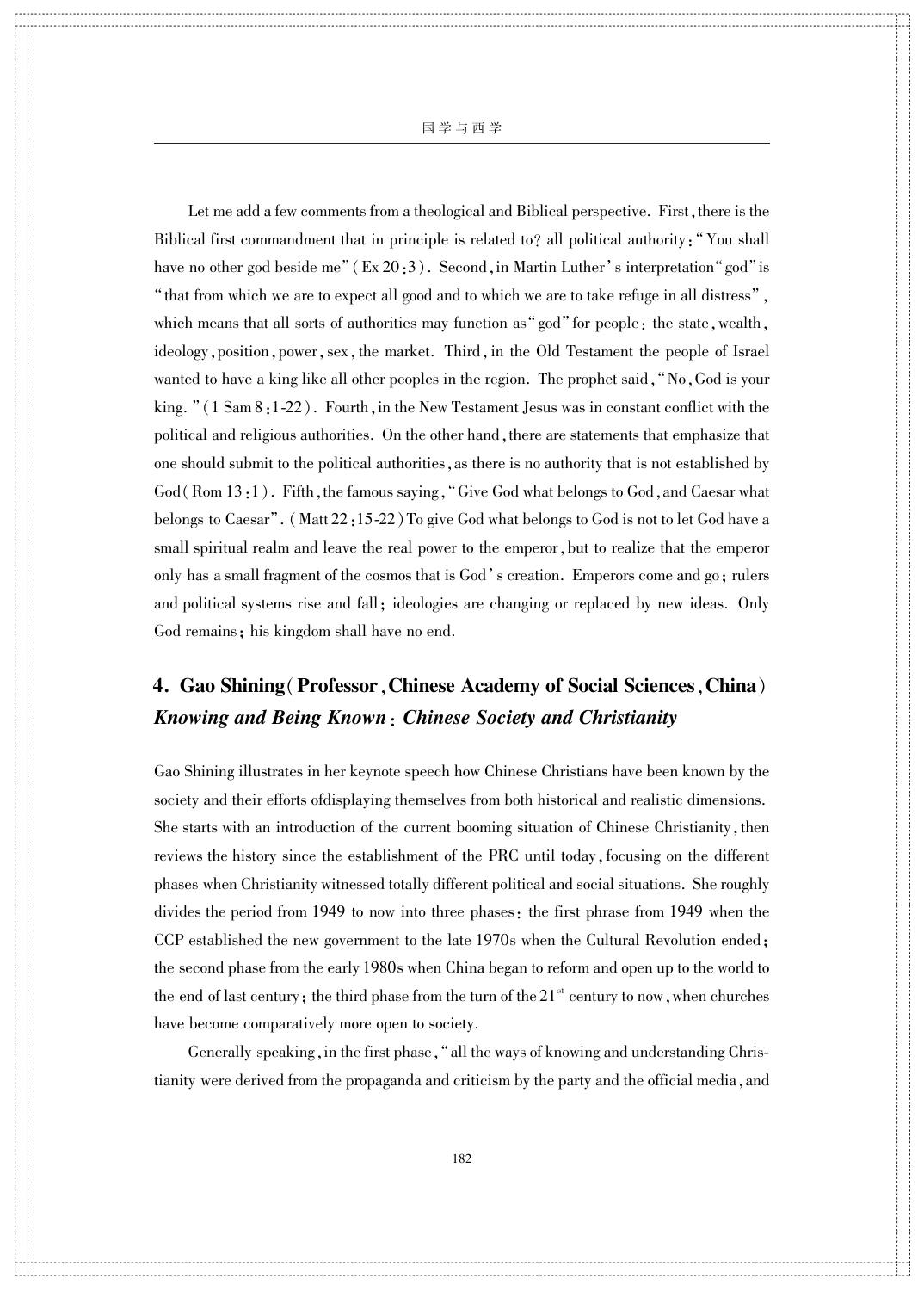詪 詪 詪 詪 詪 詪 詪 詪 詪 詪 詪

詪 詪 詪 詪 詪 詪 詪 詪 詪 詪 詪 詪 詪 詪 詪 詪 詪 詪 詪 詪 詪 詪 詪 詪 詪 詪 詪 詪 詪 詪 詪 詪 詪 詪 詪 詪 詪 詪 詪 詪 詪 詪 詪 詪 詪 詪 詪 詪 詪 詪 詪 詪 詪 詪 詪 詪 詪 詪

詪 詪 詪 詪 詪 詪 詪 詪 詪 詪 詪 詪 詪 詪 詪 詪 詪 詪 詪 詪 詪 詪

詪 詪 詪 詪 詪 詪 詪 詪 詪 詪 詪 詪 詪 詪 詪 詪 詪 詪 詪 詪 詪 詪 詪 詪 詪 詪 詪 詪 詪 詪 詪 詪 詪 詪 詪 詪 詪 詪 詪 詪 詪 詪 詪 詪 詪 詪 詪 詪 詪 詪 詪 詪 詪 詪 詪 詪 詪 詪

詪 詪 詪 詪 詪 詪 詪 詪 詪 詪 詪

 $\bar{\Pi}$ 

詪 詪 詪 詪 詪 詪 詪 詪 詪 詪 詪

詪 詪 詪 詪 詪 詪 詪 詪 詪 詪

詪 詪 詪 詪 詪 詪 詪 詪 詪 詪 詪 詪 詪 詪 詪 詪 詪 詪 詪 詪 詪 詪 詪 詪 詪 詪 詪 詪 詪 詪 詪 詪 詪 詪 詪 詪 詪 詪 詪 詪 詪 詪 詪 詪 詪 詪 詪 詪 詪 詪 詪 詪 詪 詪 詪 詪 詪 詪

詪 詪 詪 詪 詪 詪 詪 詪 詪 詪 詪

詪詪詪

詪 詪 詪 詪 詪 詪 詪 詪 詪 詪 詪

詪 詪 詪 詪 詪 詪 詪 詪 詪 詪 詪 詪 詪 詪 詪 詪 詪 詪 詪 詪 詪 詪 詪 詪 詪 詪 詪 詪 詪 詪 詪 詪 詪 詪 詪 詪 詪 詪 詪 詪 詪 詪 詪 詪 詪 詪 詪 詪 詪 詪 詪 詪 詪 詪 詪 詪 詪 詪 even from the self-criticism of Christian church itself". Correspondingly, churches were criticized and attacked by society. Hence,they had no chance to display their value and create a positive image of Christianity. In the second phase, "with the development of Christianity especially in the countryside, the growth of Christian studies, the increase of publications about Christianity, and the policy of leading religion to adapt to the society by the government, the negative knowledge and understanding of Christianity, slowly but obviously decreased". And "the idea of Christianity and religion as opium has been changed into the idea of religion as parts of culture. "During this period, however, "churches had been quite close to their closed situation<sup>n</sup>, which means that they essentially contributed nothing to improving their social image. They possessed no spare time and energy to consider the situations other than struggling for legal status, reconstructing churches and their surviving.

During the third phase, which Gao Shining paid her main attention to, although society, generally speaking, has been still kept blind to churches' activities, Chinese churches have been positive and active in various ways to reconstruct their social image and status as responsible and influential civil NGOs. There are some surveys conducted by Gao Shining, which show that, first, "among the various ways by which people know and understand Christianity, the one with the greatest impact is through the behaviors of individual Christians"; second, "the influence of the Christians' enthusiasm for mission cannot be looked down upon"; third, "the traditional forms of missionary work are changing, from the way of 'face to face' into E-media including Internet and mobile-phone". She also mentions that the collective good behaviors of churches have appeared in front of the public, which could gradually improve the social image of Christianity and show its existence. However, these activities include not just its contributions, such as churches' efforts during and after the devastating earthquake in Sichuan province in 2008, but also include its fight for its right of religious freedom with reasonable and peaceful ways. For example, for holding the worship service, some of the churches went into public places after losing their meeting houses.

In conclusion, Gao Shining states that "Christians" potentiality is very great even though their role in and effect on the society is still small nowadays. "What is more, "Christian church's organization could play a very important role in reconstructing the civil society in China".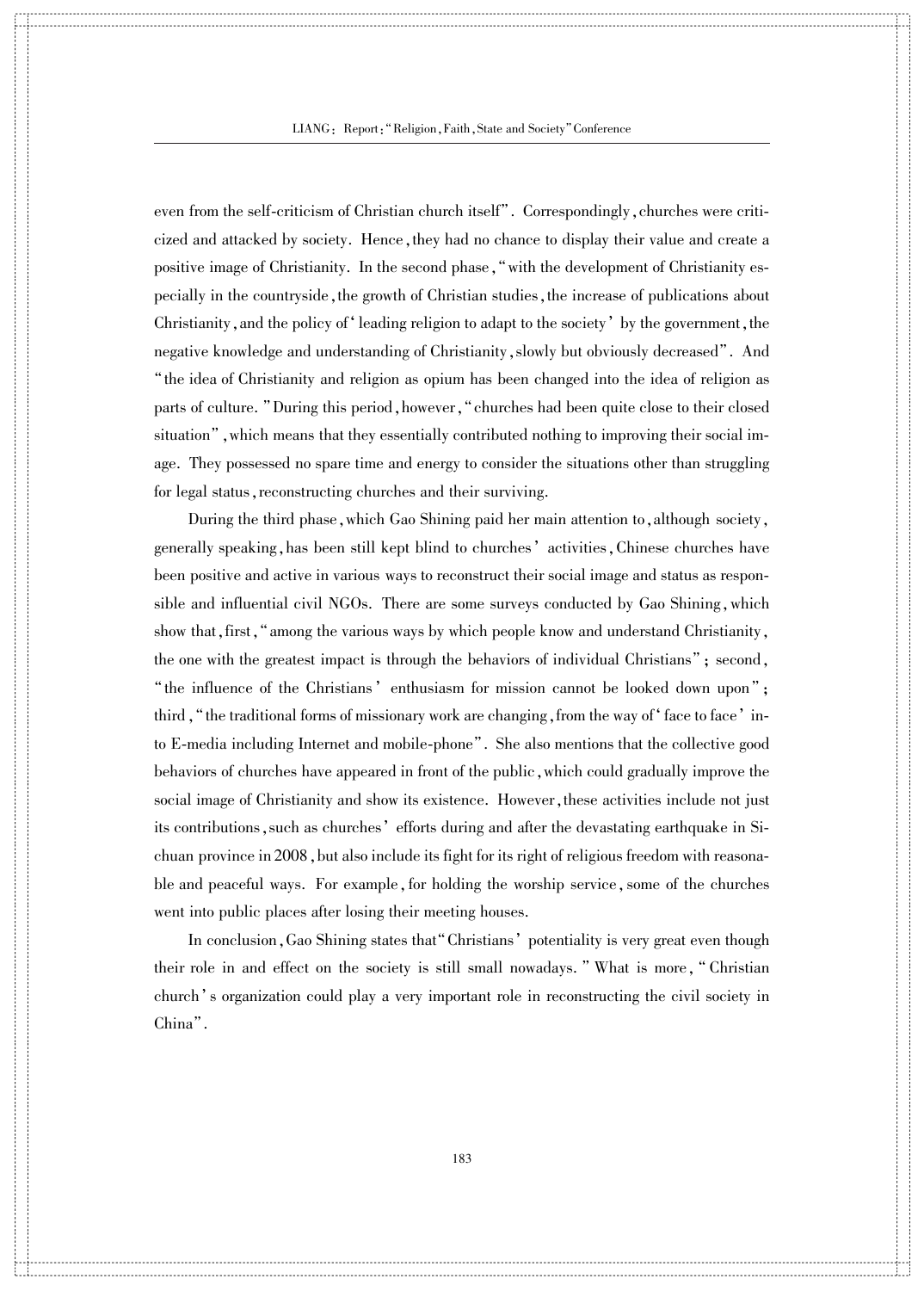詪 詪 詪 詪 詪 詪 詪 詪 詪 詪 詪

詪 詪 詪 詪 詪 詪 詪 詪 詪 詪 詪 詪 詪 詪 詪 詪 詪 詪 詪 詪 詪 詪 詪 詪 詪 詪 詪 詪 詪 詪 詪 詪 詪 詪 詪 詪 詪 詪 詪 詪 詪 詪 詪 詪 詪 詪 詪 詪 詪 詪 詪 詪 詪 詪 詪 詪 詪 詪

詪 詪 詪 詪 詪 詪 詪 詪 詪 詪 詪 詪 詪 詪 詪 詪 詪 詪 詪 詪 詪 詪

詪 詪 詪 詪 詪 詪 詪 詪 詪 詪 詪 詪 詪 詪 詪 詪 詪 詪 詪 詪 詪 詪 詪 詪 詪 詪 詪 詪 詪 詪 詪 詪 詪 詪 詪 詪 詪 詪 詪 詪 詪 詪 詪 詪 詪 詪 詪 詪 詪 詪 詪 詪 詪 詪 詪 詪 詪 詪

詪 詪 詪 詪 詪 詪 詪 詪 詪 詪 詪

# 5. Knud Jørgensen (Adjunct Professor, Norwegian School of Theology,Norway)

#### Response to Gao Shining

 $\bar{\Pi}$ 

詪 詪 詪 詪 詪 詪 詪 詪 詪 詪 詪

詪 詪 詪 詪 詪 詪 詪 詪 詪 詪

詪 詪 詪 詪 詪 詪 詪 詪 詪 詪 詪 詪 詪 詪 詪 詪 詪 詪 詪 詪 詪 詪 詪 詪 詪 詪 詪 詪 詪 詪 詪 詪 詪 詪 詪 詪 詪 詪 詪 詪 詪 詪 詪 詪 詪 詪 詪 詪 詪 詪 詪 詪 詪 詪 詪 詪 詪 詪

詪 詪 詪 詪 詪 詪 詪 詪 詪 詪 詪

詪詪詪

詪 詪 詪 詪 詪 詪 詪 詪 詪 詪 詪

詪 詪 詪 詪 詪 詪 詪 詪 詪 詪 詪 詪 詪 詪 詪 詪 詪 詪 詪 詪 詪 詪 詪 詪 詪 詪 詪 詪 詪 詪 詪 詪 詪 詪 詪 詪 詪 詪 詪 詪 詪 詪 詪 詪 詪 詪 詪 詪 詪 詪 詪 詪 詪 詪 詪 詪 詪 詪

Gao Shining's reference to revivals among the urban population and among intellectuals is dealt with in a larger context and perspective in a book by Micklethwait, John Adrian Wooldridge, God Is Back, How the Global Revival of Faith Is Changing the World. There are both sociological and more spiritual reasons for the growth among registered and non-registered churches in China. The sociological perspective would point to the cultural revolution and its destructive impact on Chinese society, the Tiananmen tragedy, several of Mao's reforms and social changes-e. g. the unification of the Middle Kingdom, the construction of infrastructure, and the focus on Mandarin as the language of instruction. In a sense, Christianity has benefited from being a western religion during a period when the open-door policy has aimed at learning from the west. The spiritual reasons would include the impact of persecution and suffering over decades, together with a Christian testimony of not compromising, the hunger for the word of God(the printing of more than 50 million Bibles), a strong focus on discipleship, obedience, penitence, conversion and prayer among Chinese Christians.

Another book by Lian Xi, Redeemed by Fire: The Rise of Popular Christianity in Modern  $China(2010)$  is especially relevant to this topic. Here the manifold and multifaceted revival movements in the first half of the 20th century are viewed as an essential background to the revivals during and after the Cultural Revolution. Gao Shining challenges the Christian church to play a stronger role in the reconstruction of civil society and as a main source of civil society. Beware: That is what the church did after Constantine, resulting in a destructive merger of the ways and ideologies of state and church and preventing the church from being a genuine counterculture. A church that loses identity in that way will also run the risk of losing its biblical identity.